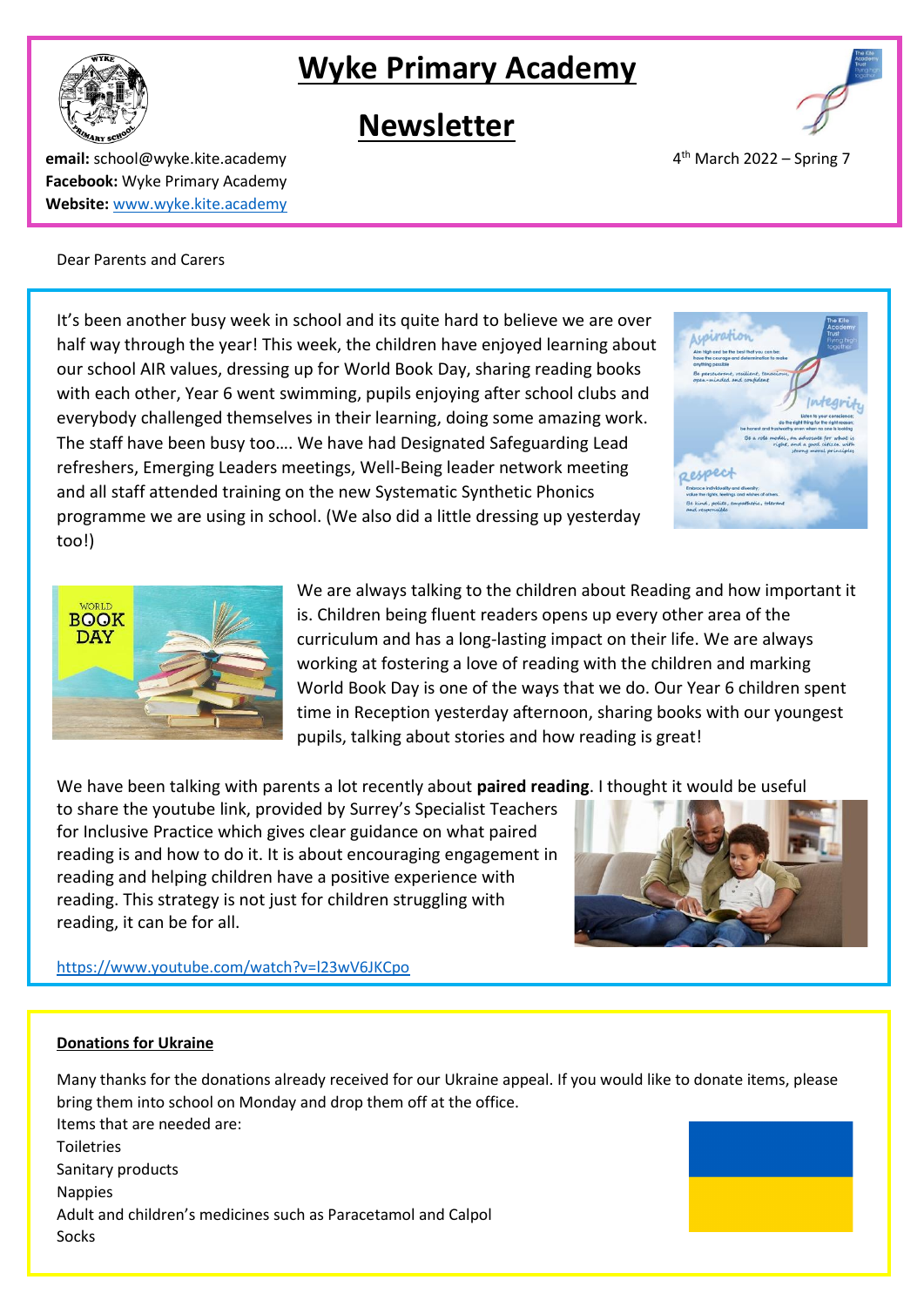#### **Defibrillator in School**

I wanted to remind the school community that we have a defibrillator on site. It is located behind the door in the main school office.





## **FOW**

The Friends of Wyke have chosen the winning entry for the "Design our Logo" competition. Congratulations to Darsela in Year 6, who had her design chosen!



## The FOW Mother's Day gifts

If you would like to order a gift, the cost is £3.50. Payments are through Scopay. Please make sure you have ordered by Friday 18<sup>th</sup> March. The children will be bringing the gifts home on Friday 25<sup>th</sup> March.

The information leaflet is attached to the newsletter.



## **Queen's Platinum Jubilee**

Our pupils have been asked by the Normandy Parish Council to help design the front cover of the special edition of the Villager that will be coming out in May. This edition will be sharing the villages Jubilee plans. If your child would like to take part, please return entries to school by **Wednesday 30th March**. The designs need to be around the topic of the Queen and her Platinum Jubilee.



We will be marking the Jubilee in school with an event too. More details on this will be shared nearer the time.

#### **Work sent home during pupil absences**

I would like to clarify the arrangements for work sent home if a child is absent from school.

If a child is off school due to Covid, we will send work home on day 2, as before. This is because a child is recommended to isolate for 5 days.

If your child is off school due to other illness, no work is sent home. If a child is not well enough to be in school, then they are not well enough to be doing work at home. Once they are feeling better and able to do work, they should be back in school.

Preparing work that children can access at home and that is meaningful takes time and not something the staff can do regularly. Thank you for your understanding regarding this.

I hope that you have a wonderful weekend.

Regards, Michelle

 $\overline{a}$